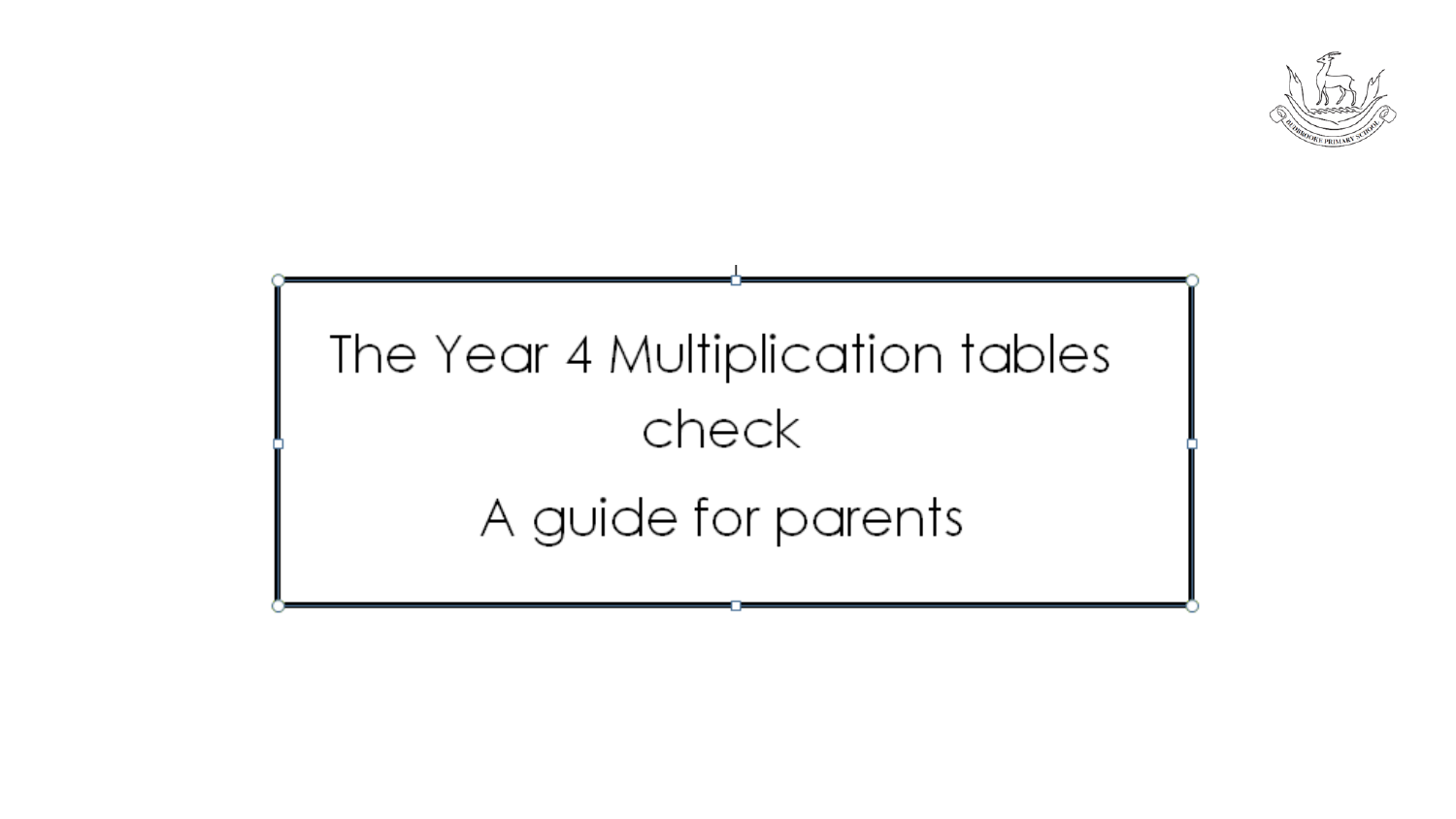'By the end of Year 4, pupils should have memorised their multiplication tables up to and including the 12 multiplication table and show precision and fluency in their work' National Curriculum 2014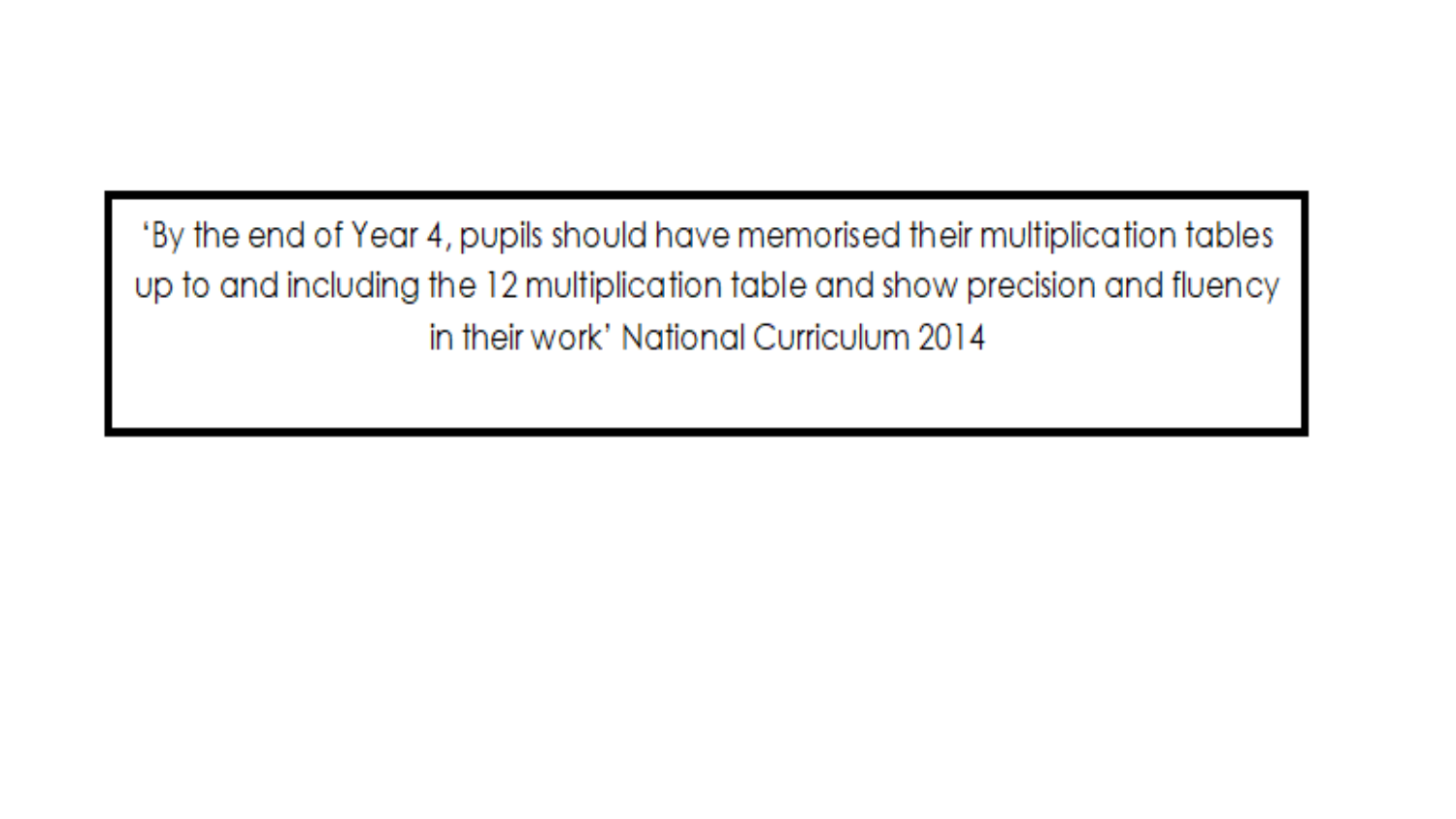## **What is the purpose of the Multiplication tables check?**

The purpose of the test is to determine if a Year 4 child can **fluently** recall their multiplication tables.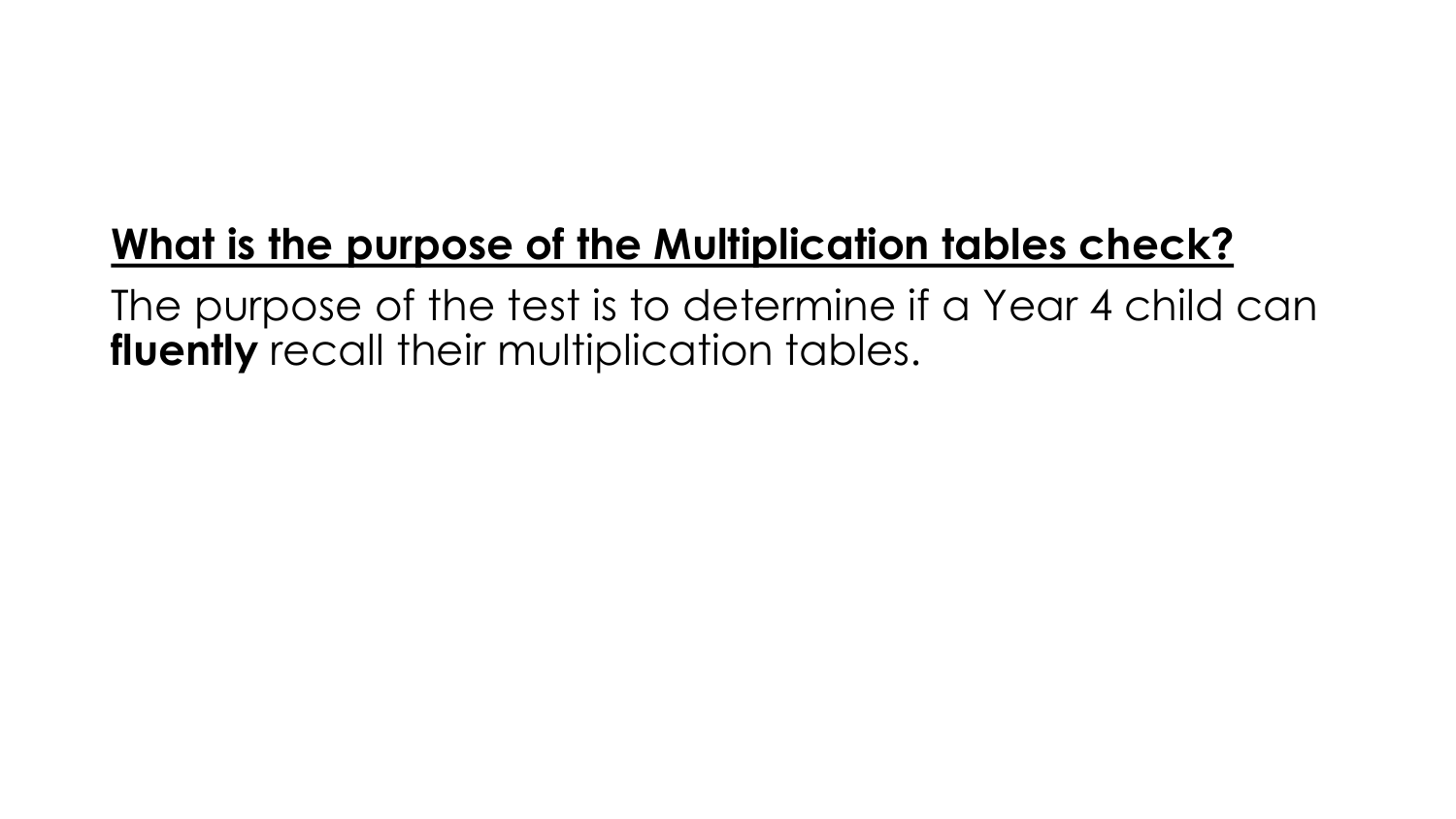## **Who will take the Multiplication tables check?**

All Year 4 pupils who meet the criteria will be tested. If your child does not meet the criteria you will be informed by the Headteacher and your child's class teacher.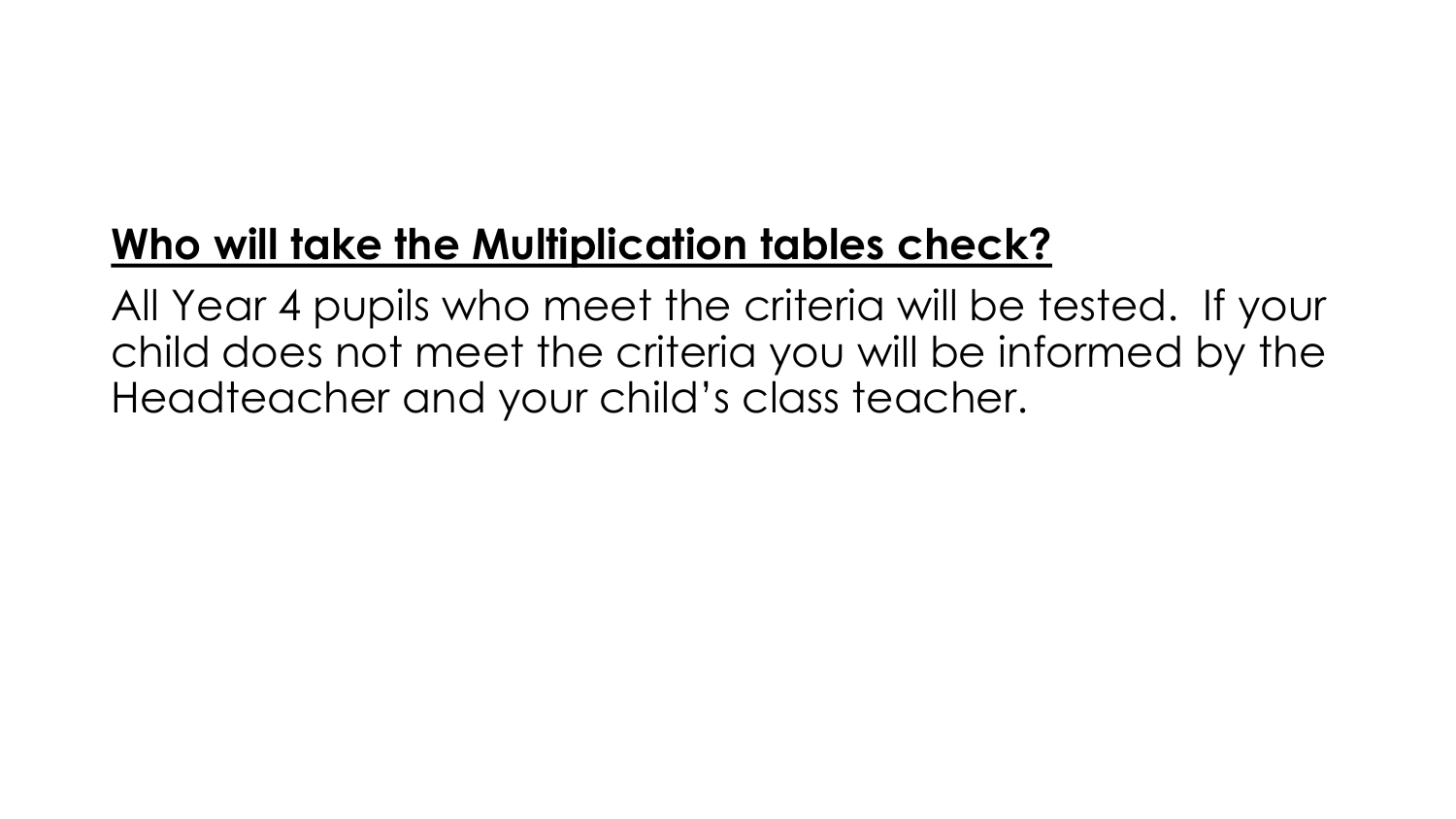## **When will the Multiplication tables check happen?**

The test will be administered during a **3 week period.** This will be in June and you will be notified of the dates once they have been confirmed.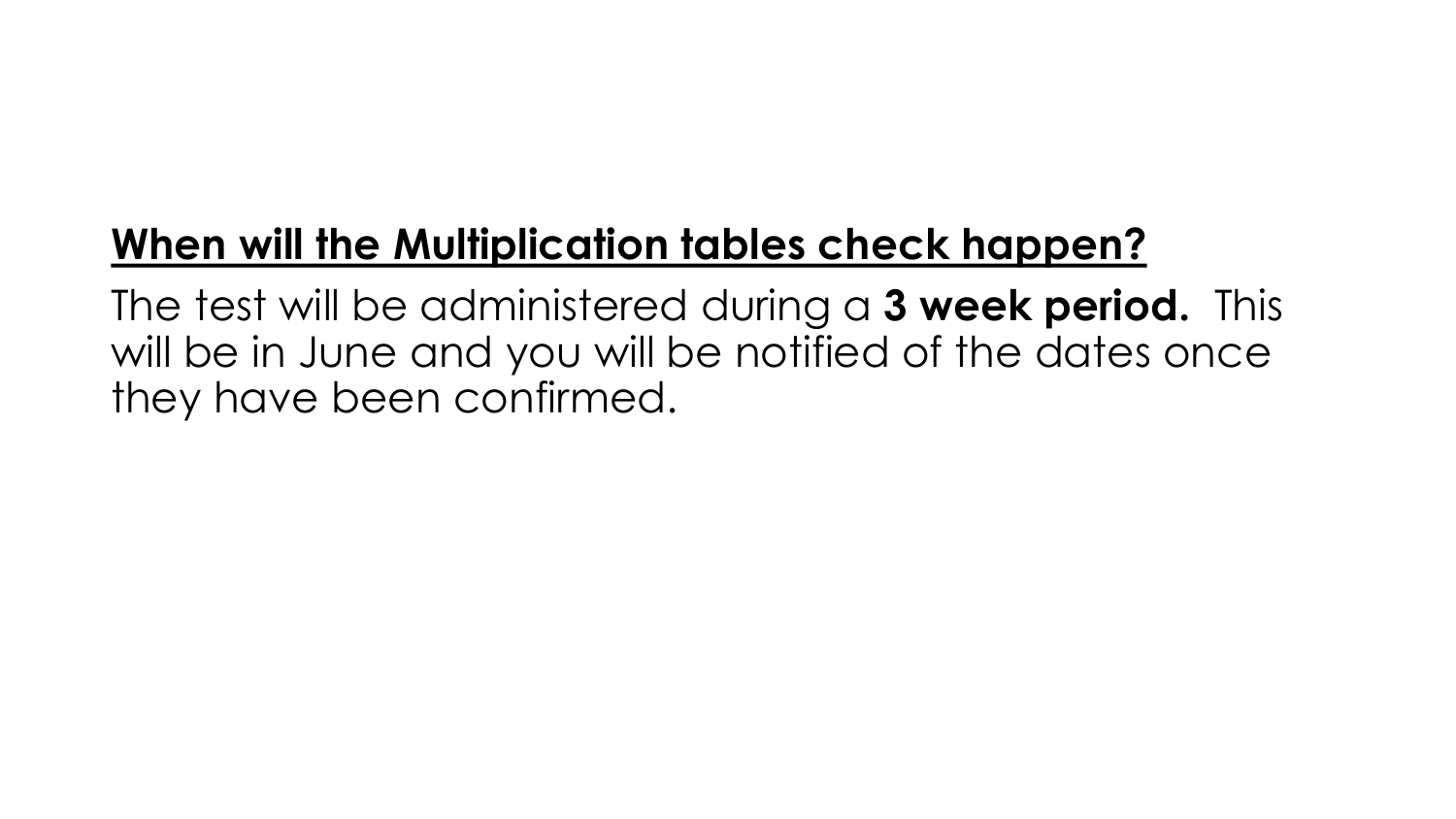#### **What does the Multiplication tables check look like?**

- The Multiplication times table check is an online, on-screen digital assessment that consists of 25 timed questions worth one mark each. There is a time limit of 6 seconds per question. The check will take each child less than 5 minutes to complete and it will be automatically scored. Your child will need to input their answer using a keyboard/mouse/onscreen number pad. After the 6 seconds for the question expires there will be a 3 second delay until the next question appears.
- All multiplication facts will be tested up to 12 x 12 but there will be emphasis on the 6,7,8,9 and 12 times table facts.

<https://www.timestables.co.uk/multiplication-tables-check/>

<https://www.purplemash.com/#tab/pm-home/maths>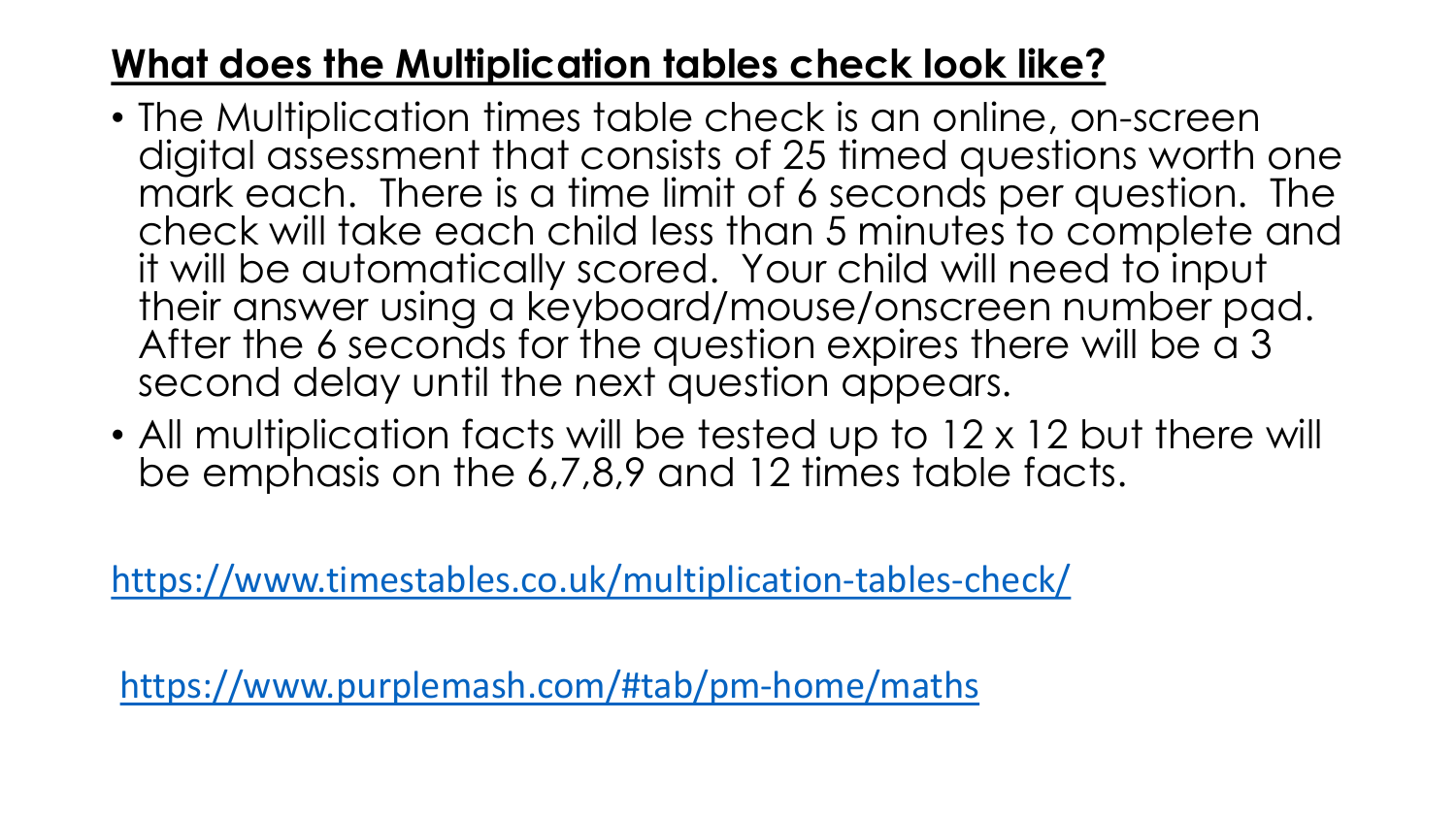### **What will happen when my child takes the Multiplication tables check?**

- Before they complete the test they can practise and familiarise themselves with the format of the test in a 'have a go area' and then they can complete the test when they feel ready.
- It can be administered in small groups, as a whole class or individually. This decision will be made by your child's class teacher and the Headteacher.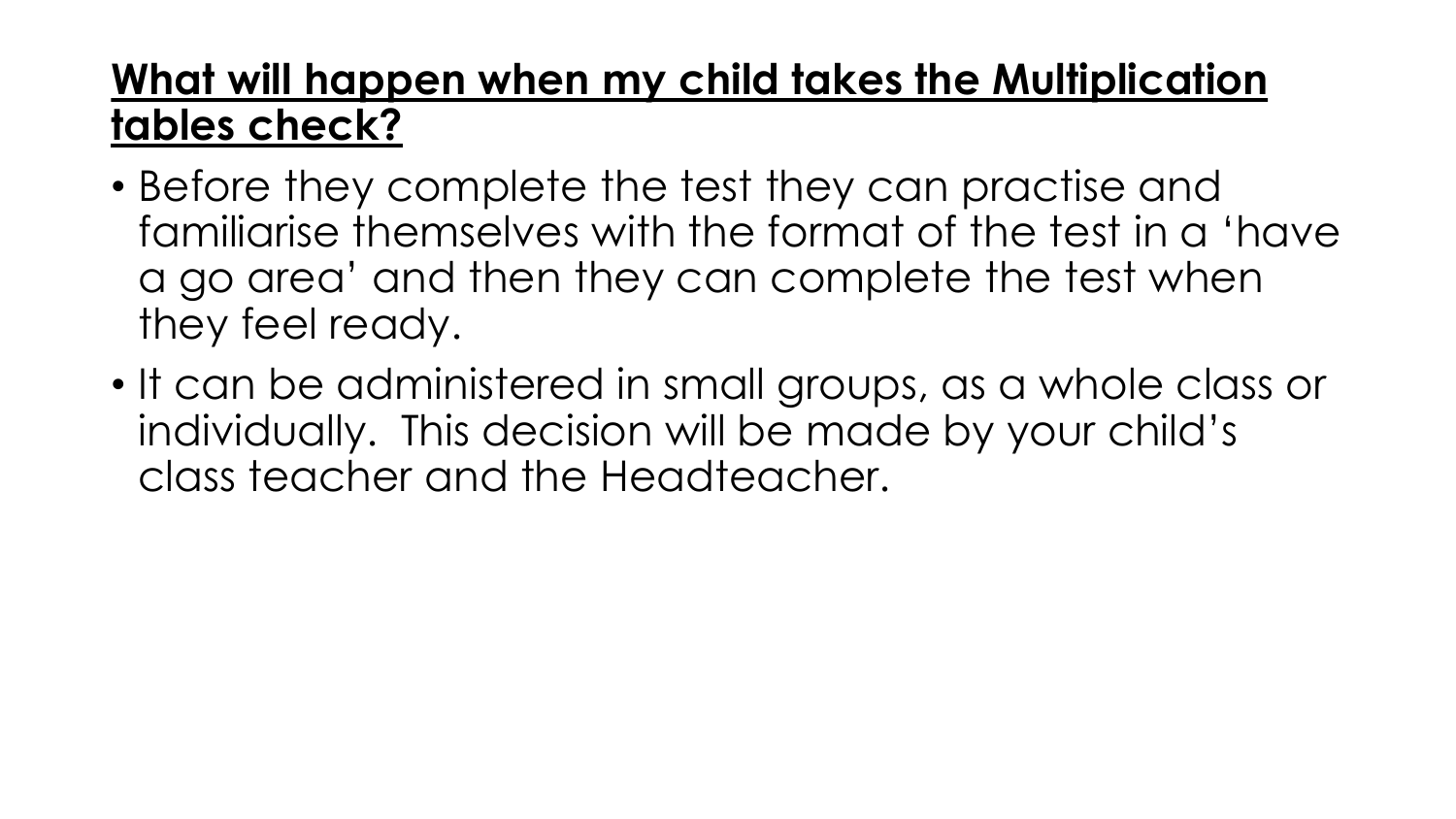#### **How will the result of the Multiplication tables check be reported to me?**

• Individual scores for the Multiplication tables check will be reported to you in the end of year report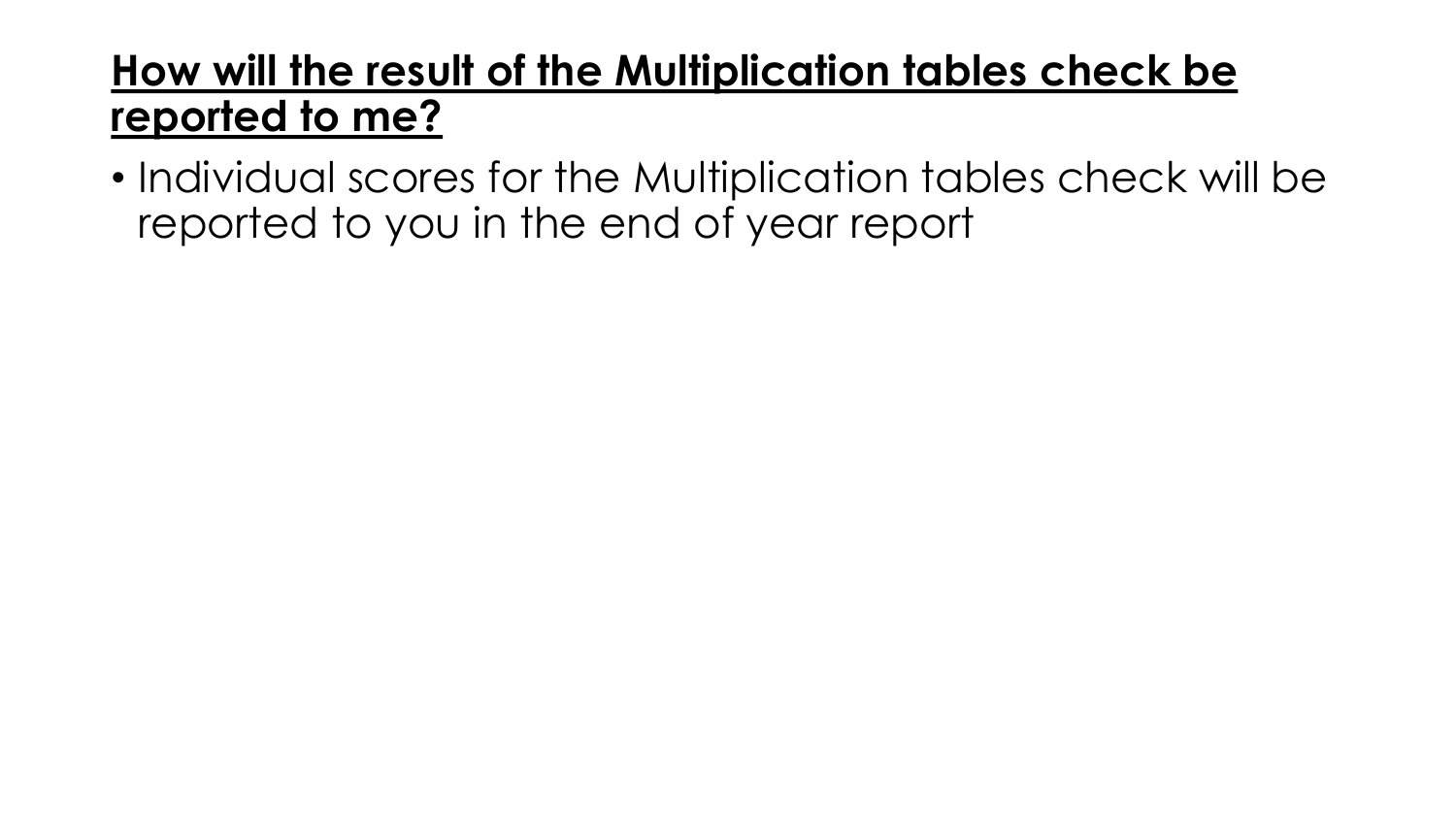#### • **How can I help at home?**

- Your child has been sent home with a username and password for timestables.co.uk. This website is designed specifically to develop the fluency of recalling multiplication facts [www.timestables.co.uk](http://www.timestables.co.uk/)
- Your child can also access Purple Mash by using their school login for welearn365.com.
- Quick fire multiplication questions
- Multiplication games e.g. turning over cards and answering multiplication questions, recording the time and trying to beat it
- Teach them tips and tricks e.g. using a known fact to find another fact
- Listen to fun songs about times tables, there are lots on the internet.
- Draw a multiplication flower and then use this to develop fluency in recalling the facts in a limited amount of time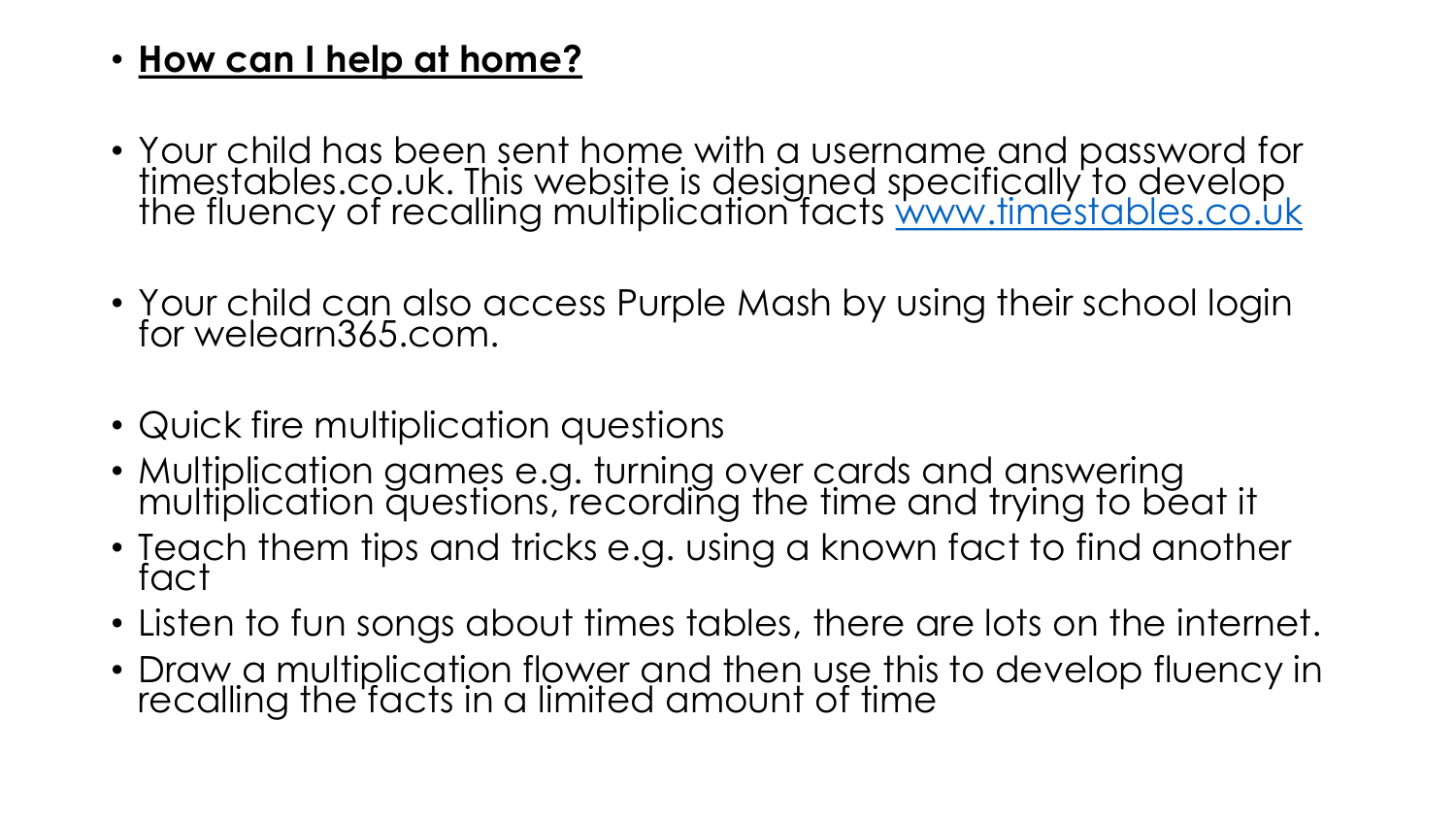